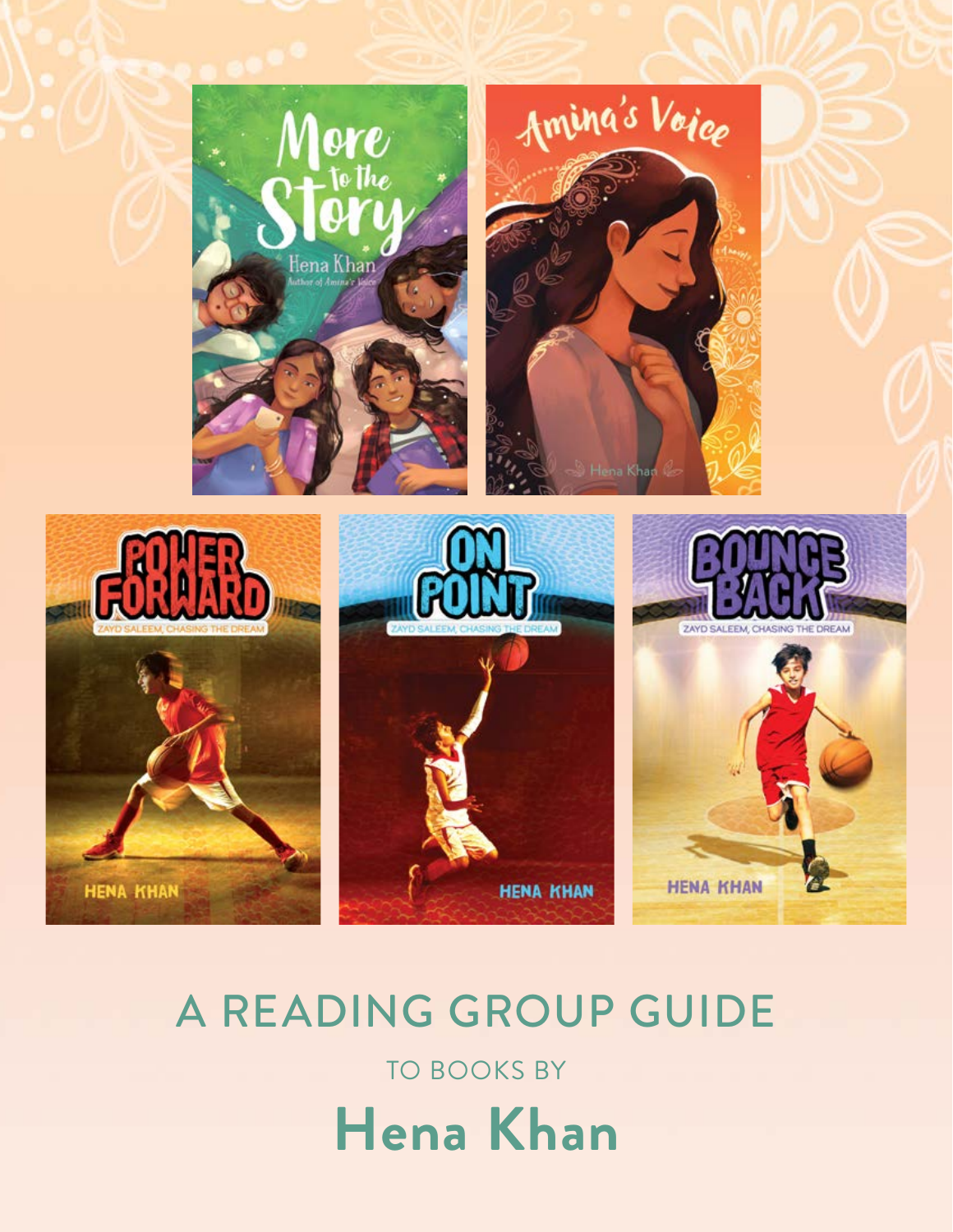

## A READING GROUP GUIDE TO More to the Story

HC: 9781481492096 PB: 9781481492102 Ebook: 9781481492119 Ages 8–12 Lexile® 710L F&P Text Level Gradient™ V

#### **Background/Summary**

Hena Khan offers middle grade readers a modern story inspired by the classic novel *Little Women*. When a work contract takes their father overseas for six months, the Mirza sisters—Maryam, Jameela, Bisma, and Aleeza—find their lives changed unexpectedly. Jameela, an aspiring journalist, wants to find the perfect subject for her next school newspaper article: one that will make her father proud and position her to become senior editor next year. But when her latest story threatens to end a new friendship with Ali, a boy from England with a charming accent and sense of humor, and her beloved younger sister becomes dangerously ill, she discovers that there is more to the stories she wants to tell.

- 1. Describe the relationships that the Mirza siblings have with their parents and one another. Which sisters are the closest? Which sisters have conflicts? How does each sister relate to their mother and father? Explain the ways that the relationships in the book are similar to and different from relationships you have with your parents, siblings, or others you live with.
- 2. Why does Baba have to be away from home? Have you ever had to be separated from someone close to you, like a parent or sibling? What did you do to stay in touch? How did the distance affect your relationship?
- 3. How do the characters in this book encourage one another? Why do you think it's important to support and encourage others?
- 4. Jameela says, "That's why social media is messed up. It makes you worry about what you're not doing, or lets everyone else know what they're not doing. And then you can't enjoy what you're doing now." Explain why you agree or disagree with this statement. Can you identify any positive uses of social media in the book?
- 5. What advice does Jameela's mother give her about handling her emotions? How does Jameela's temper cause her trouble? Are you quick to show anger like Jameela, or do you have a different way of dealing with things that bother or upset you? What advice have people given to you?
- 6. Why is Jameela offended by Kenzie's and Maureen's comments that she's good at archery because she's "Indian"? Do you think Kenzie and Maureen were trying to be offensive? Do you think Jameela, Kenzie, and Maureen handled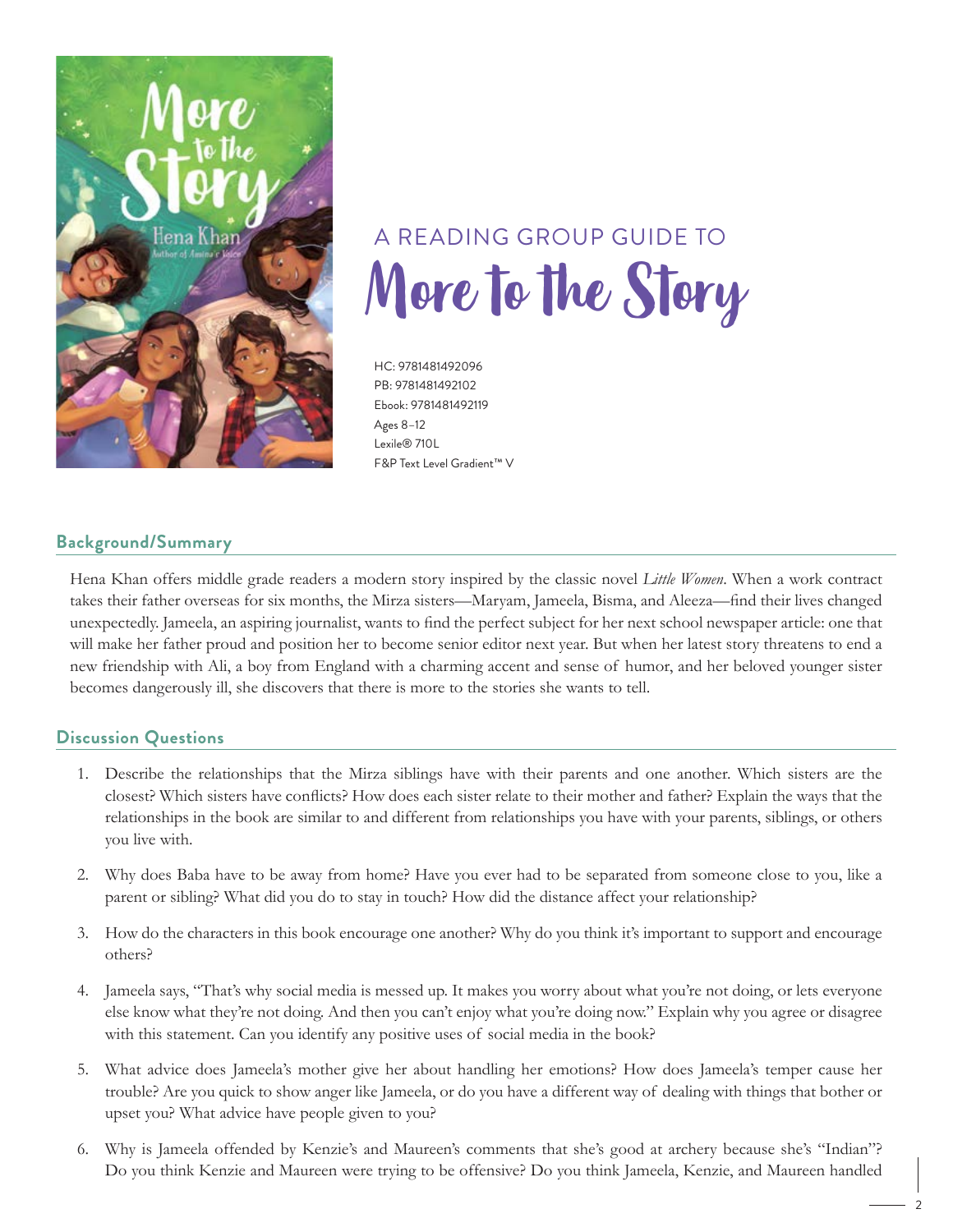this situation correctly? How would you respond if you realized you had unintentionally offended or hurt someone's feelings?

- 7. Jameela's parents don't want their daughters to worry about the family's finances, so they try to protect them from finding out too much. Do you think parents or guardians should be open with their children about things like financial challenges, or is it better for them to keep these problems to themselves?
- 8. Why does Ali refuse to contribute to Jameela's newspaper article about microaggressions? Why do you think he reacts the way he does when she tells him that she wants to change the focus of the article? How would you have handled the situation if you were Jameela?
- 9. Travis and Jameela have to work together on the school newspaper even though they disagree about many issues related to journalism. How do they learn to work together? How have you dealt with disagreements with a partner on a group project or other activity? Why is it important to work with people who have ideas that are different than yours?
- 10. What does Jameela help Ali realize about the reason he has given up playing soccer?
- 11. Why was it wrong for Jameela to include Ali's anecdote in the article she published on microaggressions? In chapter thirty-five, Ms. Levy discusses the ethical rules of journalism with her students. Identify these rules and explain why each one is important.
- 12. Aleeza feels like she should be allowed to have a phone even though she is not yet thirteen, which is the age that Jameela and Maryam received their phones. Do you agree or disagree with her reasons for wanting a phone? How would you make an argument for receiving your first phone? What responsibilities come with having one? Explain your answers.
- 13. How does Bisma's illness bring the Mirza family closer together? Why do you think it can sometimes be difficult to ask for help?
- 14. Do you think that Ali and Jameela feel the same way about each other? How do you know? Explain your answers.
- 15. Why does Jameela decide to shave her head? How do you think her gesture made Bisma feel?
- 16. Jameela's article is about microaggressions, which are comments or actions based on stereotypes or prejudices that are intentionally or unintentionally insulting. The media often perpetuates stereotypes in the way it portrays people and communities. How does Hena Khan's book challenge stereotypes about Muslim families? Why do you think books that challenge stereotypes are important?
- 17. One of Jameela's characteristics that helps her to write well is her ability to view others with empathy. How does she demonstrate empathy toward Bisma? Why is empathy especially important for a journalist?

- 1. Jameela wants to publish a digital version of the paper rather than continuing to print paper copies. Work with a group to write and publish an edition of a class or family newspaper. Before you begin writing, debate and decide whether you want to publish a physical or digital newspaper, and the merits of both. Each group member should choose a story to write, keeping in mind Ms. Levy's ethical rules of journalism. Make sure you've chosen diverse content in various styles and formats that showcases your group's personalities!
- 2. Hena Khan's novel is inspired by Louisa May Alcott's 1868 novel *Little Women*. Read Alcott's novel or watch a film adaptation of the book, and create a chart comparing characters and plot elements in *More to the Story* and *Little Women*. Does seeing the parallels give you a deeper understanding of any of Hena Khan's characters or their motivations?
- 3. When Bisma is diagnosed with cancer, her friends and family create a support network for her. Research an organization or event that supports cancer patients, survivors, and their families. Some research possibilities include Relay for Life, St. Baldrick's Foundation, Light the Night, Rally for the Cure, CaringBridge, Beads of Courage, and the Make-A-Wish Foundation. Deliver a presentation about the organization you've selected, including ideas about how you or your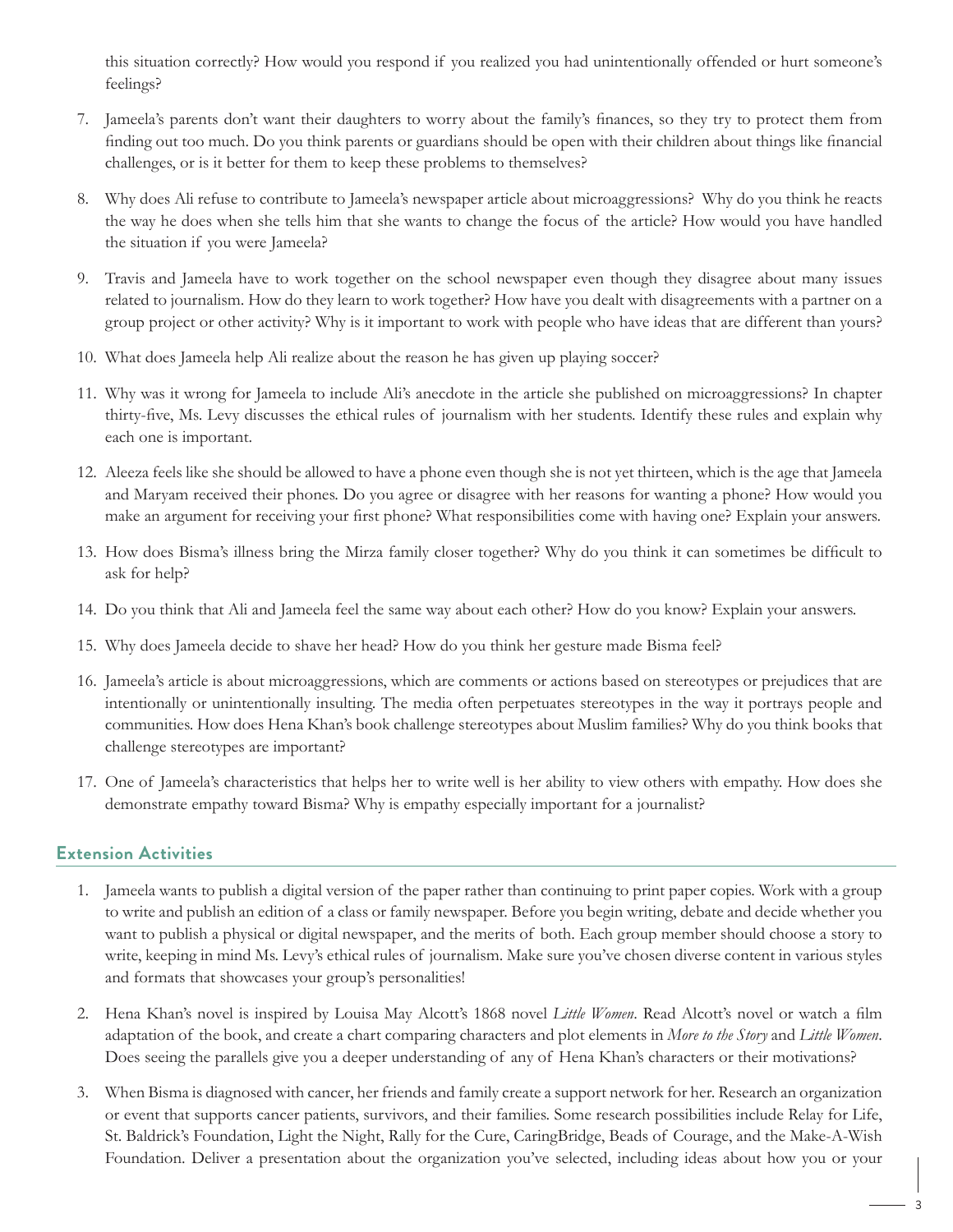classmates can get involved. Why do you think communities like this are so important?

- 4. Research microaggressions, including what they are, why they matter, and how to avoid them. With your newfound knowledge, create an awareness campaign that encourages your school community to be mindful of the words they use. Develop a slogan, a poster image, and a call to action.
- 5. Jameela considers the role of English classes and an after-school writing club in fostering her love of journalism and her friendship with a fellow writer, Lily. Create your own piece of creative writing, inspired by *More to the Story*. You may want to write a short story that imagines where one or more of the characters will be five years after the end of the novel, or rewrite a scene in the book from a different character's point of view. You may even want to try writing a contemporary retelling of a classic story.
- 6. One article that Jameela proposes for the paper is a debate about whether or not schools should ban football. Research this issue, and then divide into two groups for a class debate about this controversial topic.
- 7. Baba's career takes him away from his daughters as he travels overseas with a short-term contract for work in Abu Dhabi. Locate Abu Dhabi on a map or globe and research some key locations and facts about Abu Dhabi and the United Arab Emirates (UAE). Then create a travel guide for Abu Dhabi that includes information about local currency, transportation, climate, places to see, food, and culture.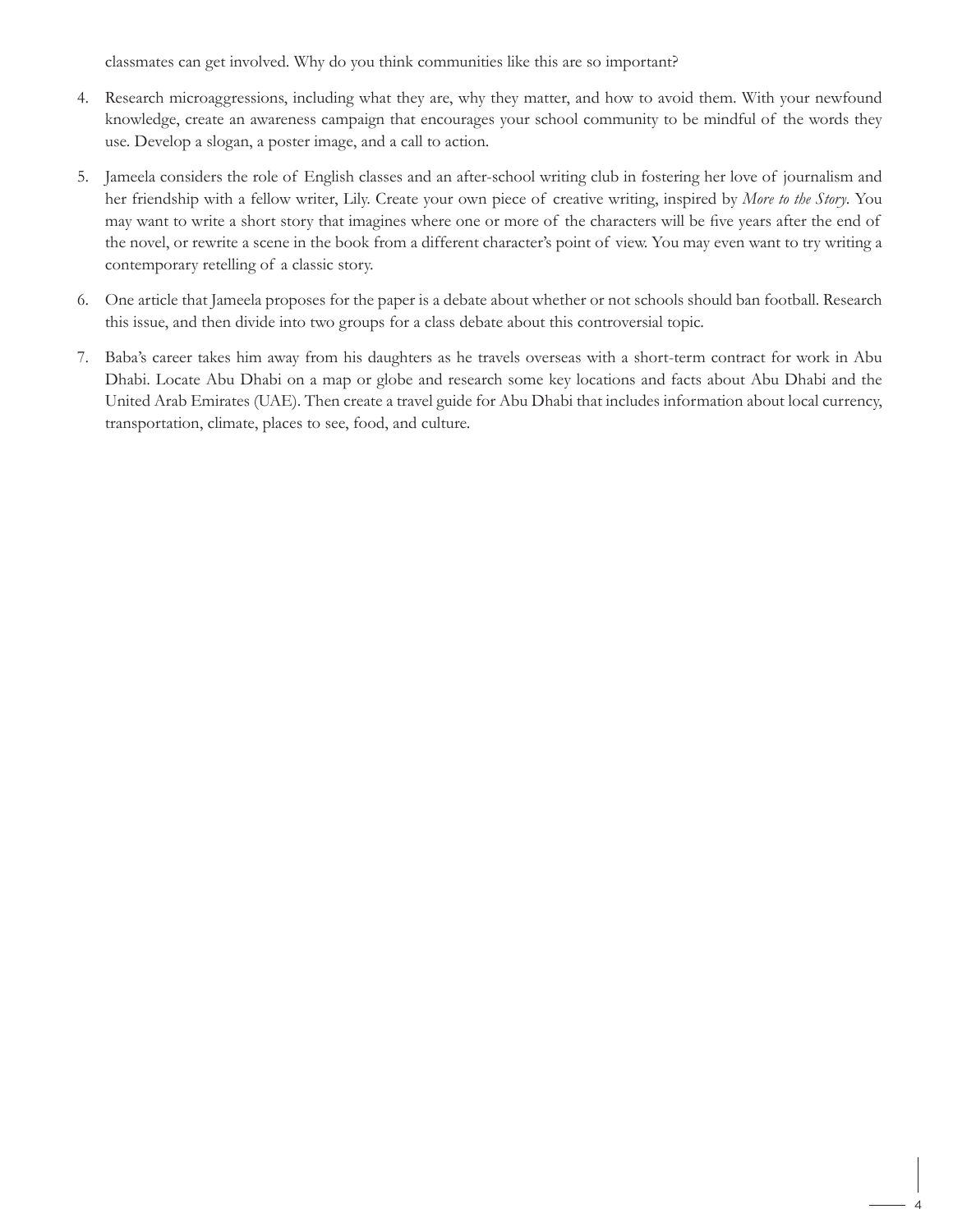

# A READING GROUP GUIDE TO ing's Voice

HC: 9781481492065 PB: 9781481492072 Ebook: 9781481492089 Ages 8–12 Lexile® 800L F&P Text Level Gradient™ U

#### **Awards & Honors:**

- ALA Notable Children's Books
- CCBC Choices (Cooperative Children's Book Council)
- CBC/NCSS (Notable Social Studies Trade Book)
- Texas Bluebonnet Master List
- South Asia Book Award Highly Commended Title
- NCTE Charlotte Huck Outstanding Fiction Recommended Title

#### **Background/Summary**

The first year of middle school is tricky. Suddenly, Amina's best friend, Soojin, starts talking about changing her name and, even worse, spending time with Emily—a girl that used to make fun of them! Amina's older brother seems to be getting into a lot of trouble for his grades, and now he wants to play basketball instead of studying. To make matters worse, her uncle comes to visit from Pakistan, and her parents seem to be trying awfully hard to impress him. With so many changes, it's hard to know how to be a good friend, sister, and daughter. But when Amina's mosque is vandalized, she learns that the things that connect us will always be stronger than the things that try to tear us apart.

- 1. Describe Amina's feelings about music. What keeps Amina from telling her teacher that she would like to sing a solo? What could Amina do to overcome her fear? Have you ever been afraid to do something you wanted to do? What happened?
- 2. Why does Soojin consider changing her name? Why do you think Amina is uncomfortable with the idea of Soojin changing her name? Have you ever wanted to change your own name?
- 3. Why do you think Emily decides to stop being friends with Julie and to start being friends with Soojin and Amina? Why doesn't Amina trust her at first? How would you react if someone who had been mean to you in the past tried to become your friend?
- 4. What causes tension between Amina's parents and her brother? How do they resolve their differences? Have you ever wanted to do something your parents did not want you to do? Have your parents ever required you to do something you did not want to do? How did you handle the situation?
- 5. How is Thaya Jaan related to Amina? How can you tell that Amina's parents respect Thaya Jaan? What do they agree about? What do they disagree about?
- 6. Why is Amina initially unhappy with the group she is assigned to work with on her class Oregon Trail project? What is the best thing about working with a group? What is the hardest thing about working with a group? What does Amina learn from working with Bradley, Soojin, and Emily?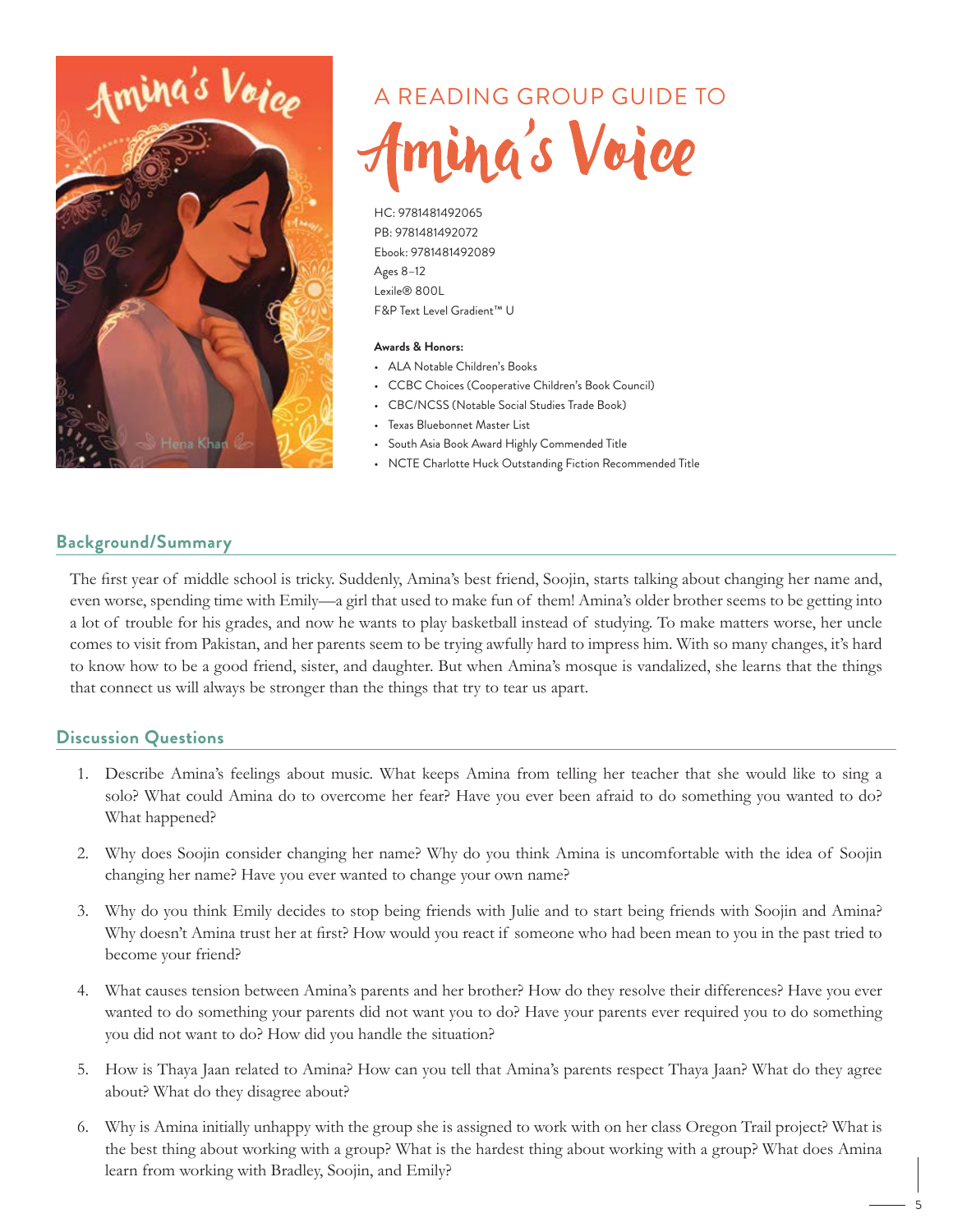- 7. Describe what happens at Amina's Sunday school. Do you attend any religious services or classes? If so, how is Amina's experience similar to yours? How is it different?
- 8. Both Amina and Soojin have been teased because of the food they bring to school or the way their food smells. Why do you think people tease or bully kids who are different? If you were in Amina or Soojin's position, how would you respond? If you encounter someone from a different cultural background, how should you respond to them?
- 9. Discuss the role that forgiveness plays in the novel. Who does Amina need to forgive? Whom does she need to ask for forgiveness? Do you think it is more difficult to ask for forgiveness or to forgive someone else?
- 10. How does jealousy threaten Soojin and Amina's friendship? What does Amina learn about Soojin, Emily, and herself as a result? Do you think Soojin is a good friend to Amina? Is Amina a good friend to Soojin?
- 11. In the novel, Amina is trusted with secrets. Do you think she's right to keep Mustafa's secret? Should she have kept Emily's secret? Why is it sometimes hard to keep secrets? Are there ever secrets that you should not keep?
- 12. Amina's parents and Thaya Jaan disagree about whether or not music is forbidden. In every family, people disagree about the way to raise children and about what types of behavior should be allowed. How does Amina navigate the conflicting viewpoints in her own family? Have you ever had to navigate a similar situation? If so, how did you handle it?
- 13. What is backbiting? Why does Amina feel guilty of backbiting? In your opinion, did she backbite Emily? Explain your answer.
- 14. Amina's parents are concerned that Thaya Jaan will not be happy when he visits because, as they say, "You know there's some bad feeling in this country toward Muslims, and all this negative talk in the news these days." When Thaya Jaan is in America, what evidence of bad feelings toward Muslims does he witness? What good things about America and acts of kindness does he witness? What does he conclude about life in America?
- 15. What is vandalism? How did the description of the vandalism of Amina's mosque make you feel? How do you think you would feel if your school or place of worship was vandalized? Explain how this act of violence ends up bringing Amina's community together.
- 16. The novel ends with a message of change. In literature, characters that change are called *dynamic* characters. Almost all the characters in *Amina's Voice* are dynamic characters. Explain how each character changes.

- 1. The characters in *Amina's Voice* have different cultural backgrounds. Amina's family is from Pakistan, Soojin's family is Korean, and Emily's grandmother was Polish. Research the cultural background of a character in the novel or research your own family's cultural heritage and participate in a multicultural celebration where you present your research to your class.
- 2. *Amina's Voice* includes vocabulary and references to Islamic and Pakistani culture. Choose an unfamiliar vocabulary word and research what it means. Working with your classmates, create a word wall for the book.
- 3. Food plays an important role in both Soojin and Amina's families. Research the food of Pakistan or Korea and try cooking a traditional dish at home or eating in a Korean, Indian, or Pakistani restaurant to sample one of the foods that Khan writes about (ex. kimchee, masala chai, naan, gulab jamun, or bulgogi). Write a food review of the dish or dishes you sampled, including a recipe so that your classmates can try the food at home if they wish.
- 4. One of the conflicts that Soojin must resolve is the question of whether or not to change her name. Ask your parents the story behind your own name. How did they select it? What does your name mean?
- 5. After Amina's mosque is vandalized, Soojin's church volunteers to host the Islamic Center's carnival and Quran competition. What common values bring these communities together? Why is it important for people of different faiths and cultural backgrounds to be kind to one another and work together?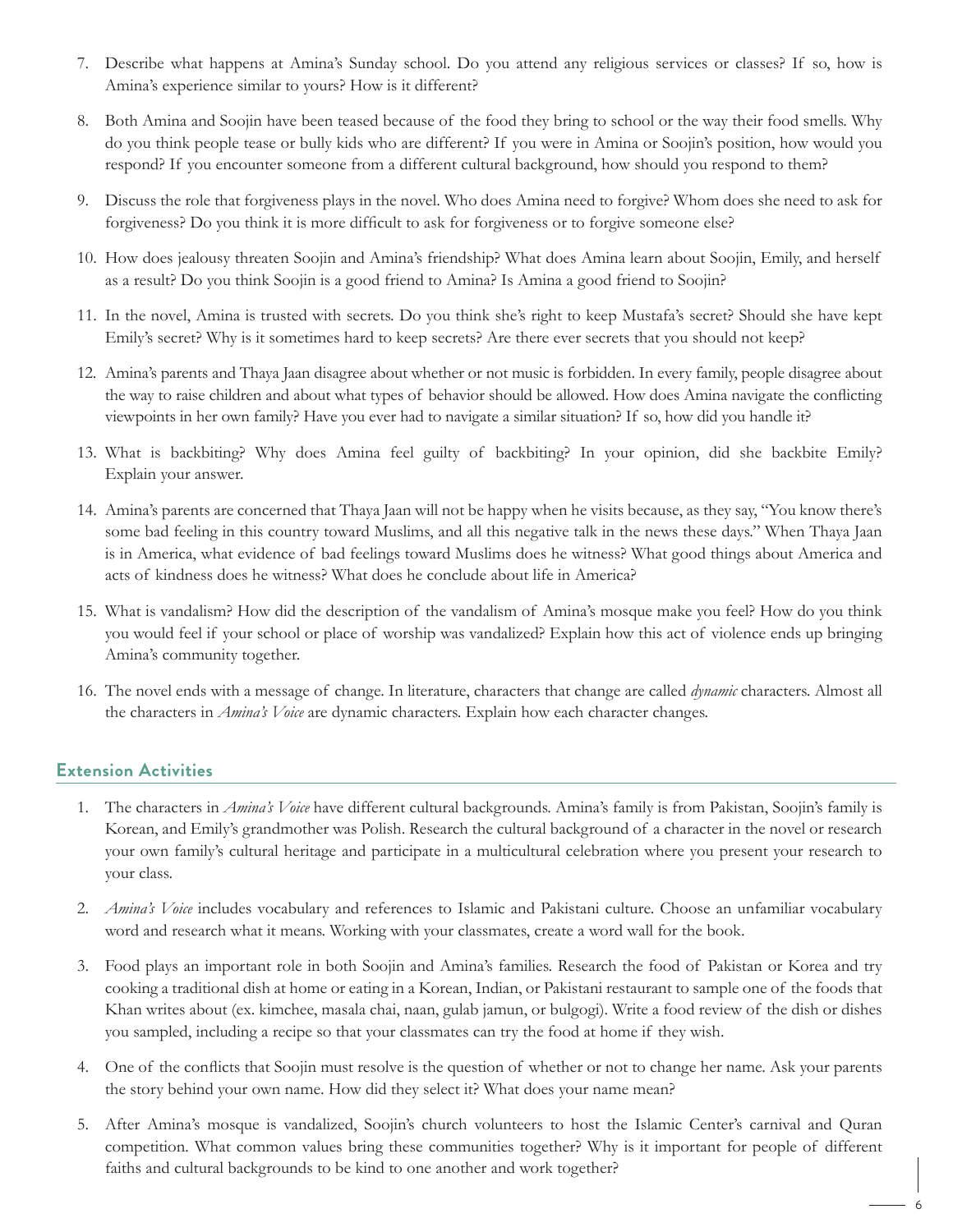- 6. Amina is given a class project to compete with her classmates in a game called *The Oregon Trail*. What was the Oregon Trail? With a group of classmates, play this game and see how you do as settlers. The original version of the game is available for free online, but it has also been reimagined as both an app and a card game. What did playing this game teach you about working together?
- 7. In Sunday school, Amina hears the story of Prophet Yusuf and his jealous brothers. How is this story similar to the story of Joseph and the coat of many colors? Examine another story, such as the story of the great flood or a folktale like "Cinderella" or "Beauty and the Beast" that has different versions in different cultures.
- 8. Amina chooses the classic Sam Cooke song "A Change Is Gonna Come" to sing at the concert. Look up the lyrics and research the history of the song. What inspired Cooke to write the song? Why do you think the song became known as an anthem of the civil rights movement? Why do you think Amina relates to this particular song?
- 9. Throughout the book, the author uses figurative language to describe Amina's feelings. For example, Amina describes jealousy as "a fresh shock...that courses through my veins like I had stuck my pen in an electrical socket." Using Amina's descriptions as a model, write a list of similes that describe the way different emotions feel.
- 10. Soojin and her family are very excited about becoming American citizens. Research the pathway to American citizenship. How difficult is it to become a United States citizen? What happens at a naturalization ceremony? If you have a family member that has gone through the naturalization process, ask them what it was like. Did they do anything special to celebrate the ceremony?
- 11. After the mosque is vandalized, Imam Malik says, "Muslims have far more friends than enemies in this country. Some people don't understand Islam or are misled and fear us. But I'm getting so many calls of support from our friends and neighbors in the community." One quality that makes America special is the fact that we are welcoming of different cultures. What steps can your class or community take to support and be kind to one another and to people from different cultural backgrounds?
- 12. Imagine this book as the first part of a series. What do you think is next for Amina, Soojin, Emily, and Mustafa? Create a book jacket for an imagined sequel to *Amina's Voice*. Include a brief synopsis of your imagined sequel.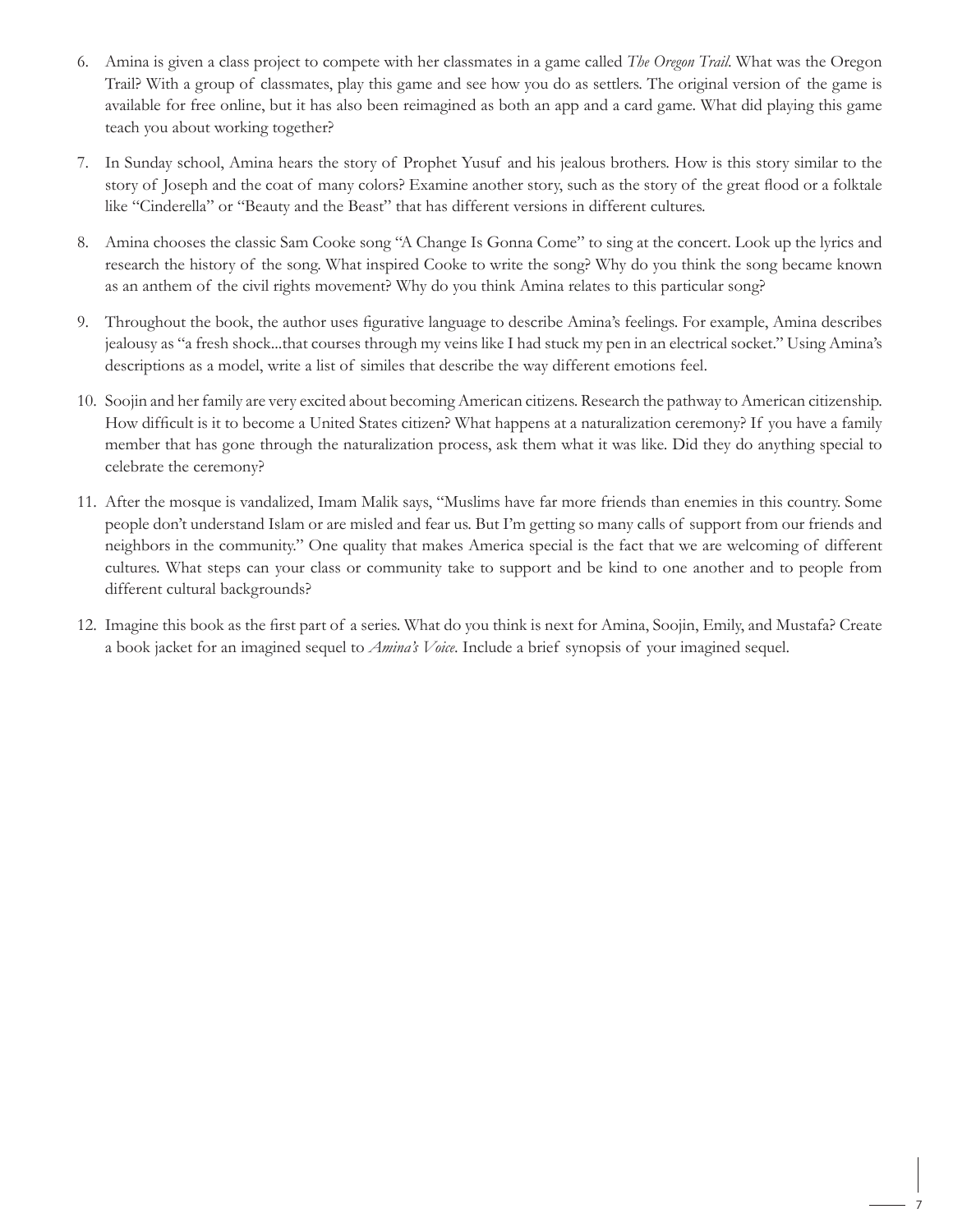### A READING GROUP GUIDE TO

### ZAYD SALEEM, CHASING THE DREAM



Ages 7–10; Grades 2–5 Lexile® 600L F&P Text Level Gradient™ Q

Ages 7–10; Grades 2–5 Lexile® 650L F&P Text Level Gradient™ Q

Ages 7–10; Grades 2–5 Lexile® 680L F&P Text Level Gradient™ Q

#### These questions and activities can be used with *Power Forward* and *On Point.*

#### **Background/Summary**

Fourth grader Zayd Saleem is not just going to be a professional basketball player. He's going to be a star—the first Pakistani-American kid to make it to the NBA. However, life can get complicated, especially when your dreams are different from the plans your family has for you. Zayd has a loving and close-knit family, but what his parents want him to do (and eat) is not always the same as what he wants for himself. After his favorite uncle, Jamal Mamoo, helps him learn to stand up for himself, it's his turn to be a leader and help his best friend, Adam, and Uncle Jamal to follow their dreams as well.

- 1. Make a family tree for Zayd, including a description of each member of his family. Can you relate to his relationships with his mom, dad, sister, uncle, or grandparents? How is his family similar to yours? How is it different?
- 2. How does Zayd respond to stress and anxiety? Do you think there is anything that seems to help him when he is feeling anxious? What do you do when you are anxious or worried about something?
- 3. Why do you think Zayd's parents want him to continue to play the violin? Have your parents ever wanted you to do something that you didn't want to do? How did you handle it?
- 4. How does Zayd initially deal with the conflict between his desire to focus on earning a spot on the gold team and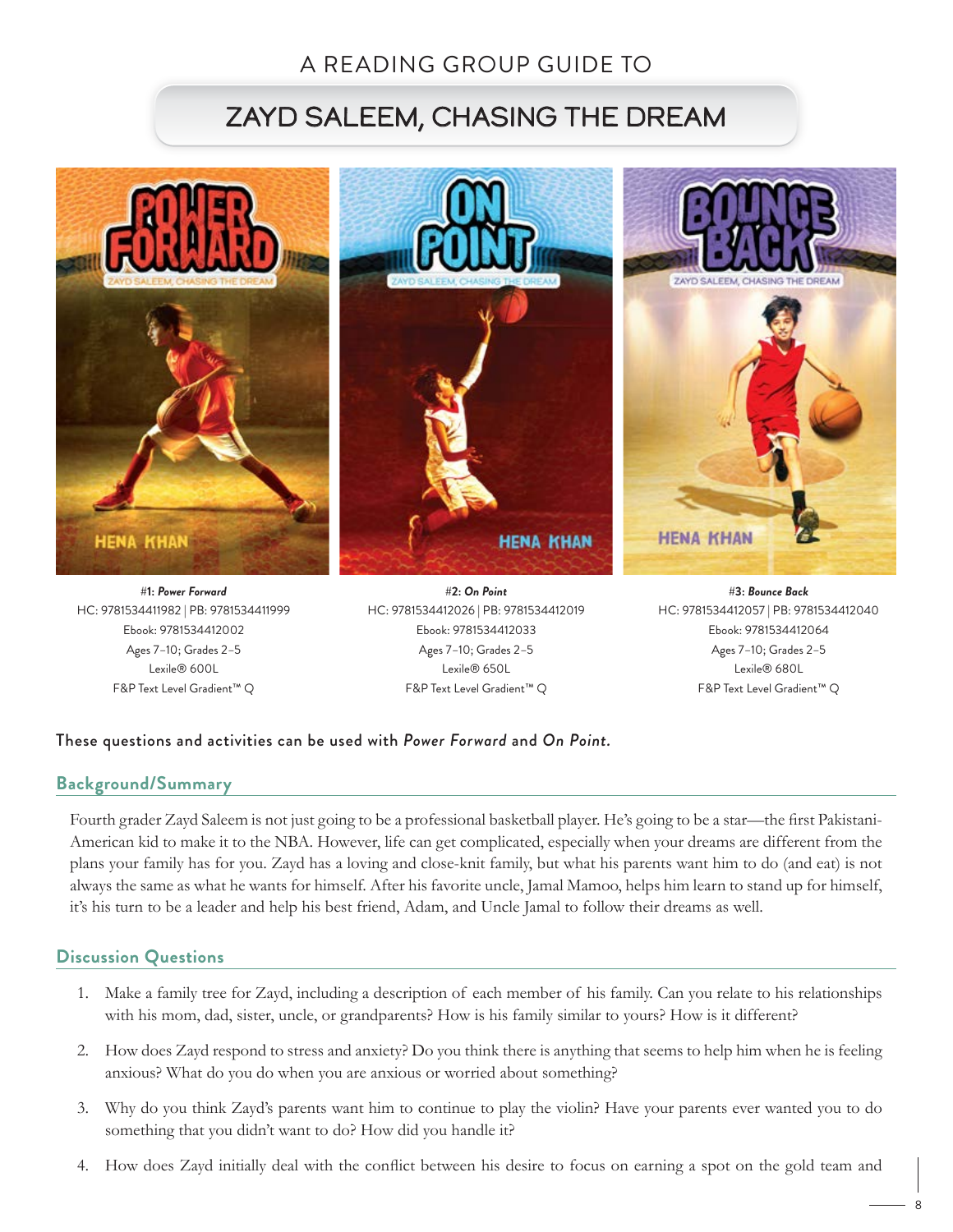his parents' wish for him to pursue orchestra? How does his mother find out that he has stopped going to orchestra practice? What lesson does he learn from his mistake?

- 5. Zayd has a very close relationship with his uncle, Jamal Mamoo. How does Jamal encourage Zayd? Why is it important to have an adult in your life whom you can trust?
- 6. Zayd comes from a Pakistani American family. What cultural traditions do they have that are different and similar from your family's traditions?
- 7. Three generations of the Saleem family are featured in these two books: grandparents, parents, and children (Zayd and Zara). Do you see any differences in each generation's habits, styles, and preferences? Why might that be?
- 8. Why does Zayd's mother ask him to keep a food diary? What does he learn about himself as a result of keeping the diary? Have you ever thought about the way different foods make you feel?
- 9. Why does Zayd choose John Wall to research for his role model project? What qualities do you think make someone a good role model?
- 10. How does Zayd's family show that they support one another? Why do you think Zayd resisted telling his parents how he really felt about basketball and orchestra?
- 11. The book titles *Power Forward* and *On Point* are phrases that have both literal meanings and figurative connotations. How does each title reflect each book's message? The big ideas or messages in books are called themes. Can you relate the title of each book to its theme?
- 12. The first line of *On Point* states: "Sometimes when you finally get something you really want, it ends up not being what you hoped it would be." Why does Zayd say this? Have you ever felt this way?
- 13. What does playing basketball teach Zayd about being a good teammate? What is your favorite sport or activity? What can you do to become a better teammate, classmate, or friend?
- 14. Why is planning the wedding stressful for Jamal Mamoo and Nadia Auntie? What advice does Zayd give them?
- 15. What causes conflict in Zayd and Adam's relationship? How do they resolve this conflict? Have you ever argued with a friend? How did you resolve your differences?
- 16. Why is Zayd nervous about filling Adam's position on the basketball team?
- 17. What are important qualities in a leader? Do you think Zayd will be a good team leader?
- 18. When we talk about conflict in literature, we describe it as either internal (an emotional or mental conflict inside a character) or external. What types of conflict does Zayd face in these books? Are all of his conflicts resolved?
- 19. In fiction, we use the term *dynamic* to describe a character that changes. By the end of *On Point*, how has Zayd changed?

- 1. Zayd's family is from Pakistan. What did you learn about Pakistani culture from *Power Forward* and *On Point*? After reading Hena Khan's books, make a list of questions you have about Pakistan and research the answers to those questions.
- 2. We all have cultural and family traditions that are important parts of our identities. How much do you know about your own cultural heritage? Prepare an informative speech, presentation, or video to teach your classmates about one of your family's traditions.
- 3. Food plays a big part in Zayd's family members' lives, especially in their celebrations. Have you ever tried Pakistani food? Choose one of the foods that Zayd mentions and decide how best to try it; you could recreate it from a recipe, visit a Pakistani restaurant, or find it in an international food market.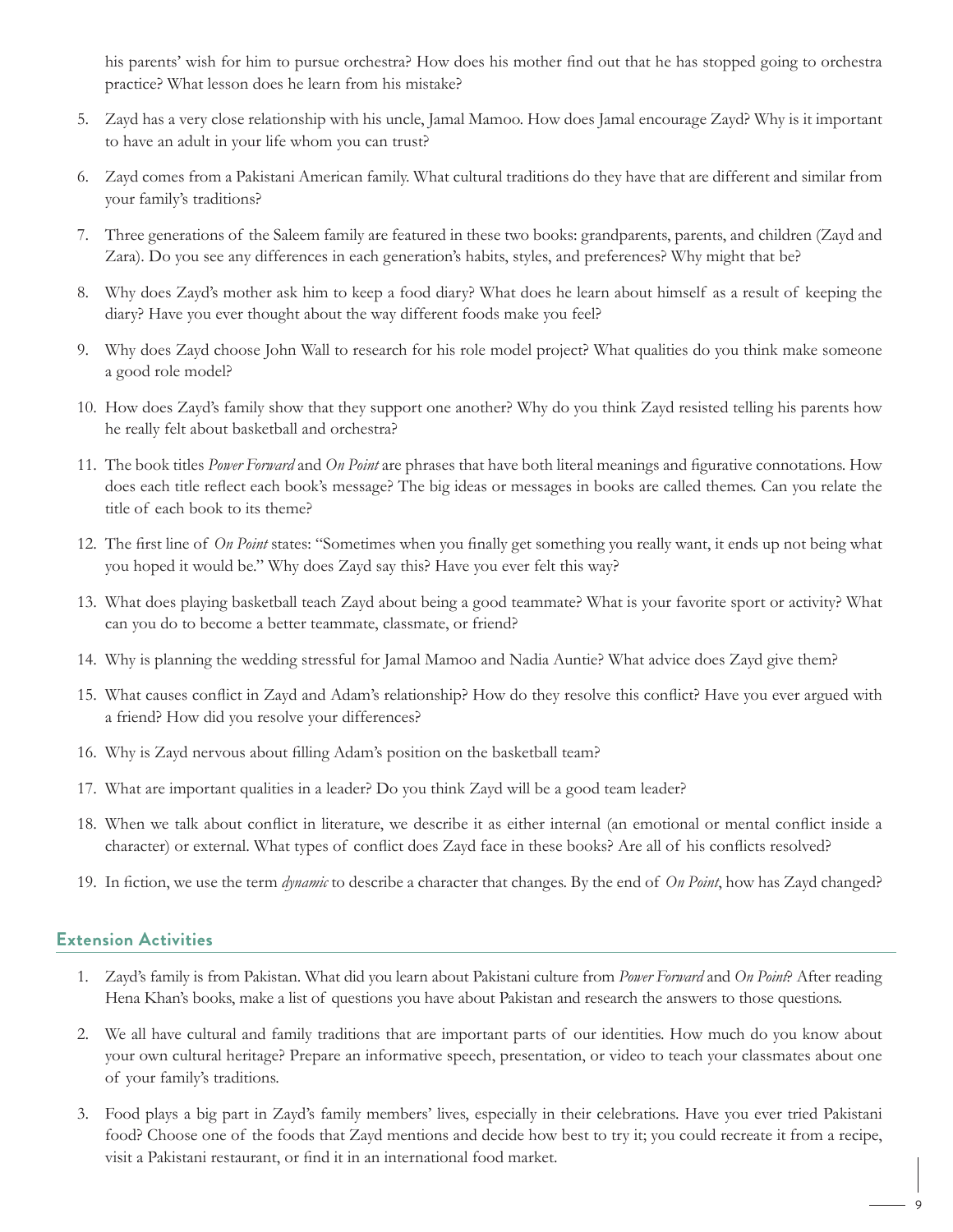- 4. Who is your role model? Just as Zayd researches John Wall for his school project, research the life of someone you admire. After learning more about them, are they still your role model? Which of their traits and accomplishments do you value most? Did you learn anything about them that surprised you?
- 5. How would you describe Zayd and his experiences in *Power Forward* and *On Point* to other readers? Design a poster or a storyboard for a book trailer that you feel captures Zayd's personality and how you felt while reading these books. Think about what makes a poster or trailer so compelling, including images, taglines, and a color scheme.
- 6. Being a successful athlete often means learning how to function well on a team. As a class, brainstorm some qualities you find important in a teammate or a coach. Then choose a partner and role-play a conversation between two teammates or between an athlete and a coach in which both display some of these qualities; now, role-play the same scenario again where one person does not display any of these qualities. How do the dynamics and end results of the conversations change? What do you think are the most challenging and rewarding elements of being a member of a sports team? Where else outside of a sports team might you need to work closely with others to accomplish a goal?

#### These questions and activities can be used with *Bounce Back*.

#### **Background/Summary**

In the third installment of Hena Khan's Zayd Saleem Chasing the Dream series, fourth-grader Zayd is having a great season on the Gold Team. Now that his best friend Adam is playing football and not basketball, he hopes that Coach Wheeler will choose to make him the new team leader. Everything seems to be going according to plan until an injury forces him to look at the game he loves and his role on the team in a new way. With only a few weeks until the championship and his favorite uncle's wedding, will Zayd be able to bounce back in time?

- 1. At the end of the first chapter, Zayd comments, "I can only imagine incredible things ahead of me." How does the reality of what happens next compare with his expectations? What can you learn from Zayd about how to deal with disappointment or setbacks?
- 2. Explain how Zayd gets injured. What does the doctor tell him about recovering from his injury? How does Zayd react to the news?
- 3. What does Zayd think is the most difficult thing about being injured? Have you ever been injured? What was the most difficult thing for you? What advice would you give to Zayd about dealing with his injury?
- 4. Why does Baba say that Zayd should still go to practice even though he can't play basketball? Why doesn't Zayd want to go? What do you think Zayd should do?
- 5. What does Adam do to show Zayd that he is a good friend? How do you show your friends that you support them?
- 6. Why is Zayd nervous about his team facing the Lightning? Does being nervous impact his actions?
- 7. What is a *dholki* ceremony? Why does Zayd's mother tell Baba and Zayd that they need to attend the ceremony?
- 8. What happens to Nana Abu at the *dholki* ceremony? How can you tell that Zayd's family cares about Nana Abu?
- 9. Zayd's favorite basketball player is John Wall; whenever Zayd tries to make decisions, he often thinks about how Wall would handle the situation. What does Zayd realize about the way that Wall leads his team? Is there someone you look to as an example or role model? How have they impacted your choices or actions?
- 10. When Zayd is injured, how does Coach Wheeler treat him? Why do you think Coach treats him that way? What does this experience teach Zayd about leadership?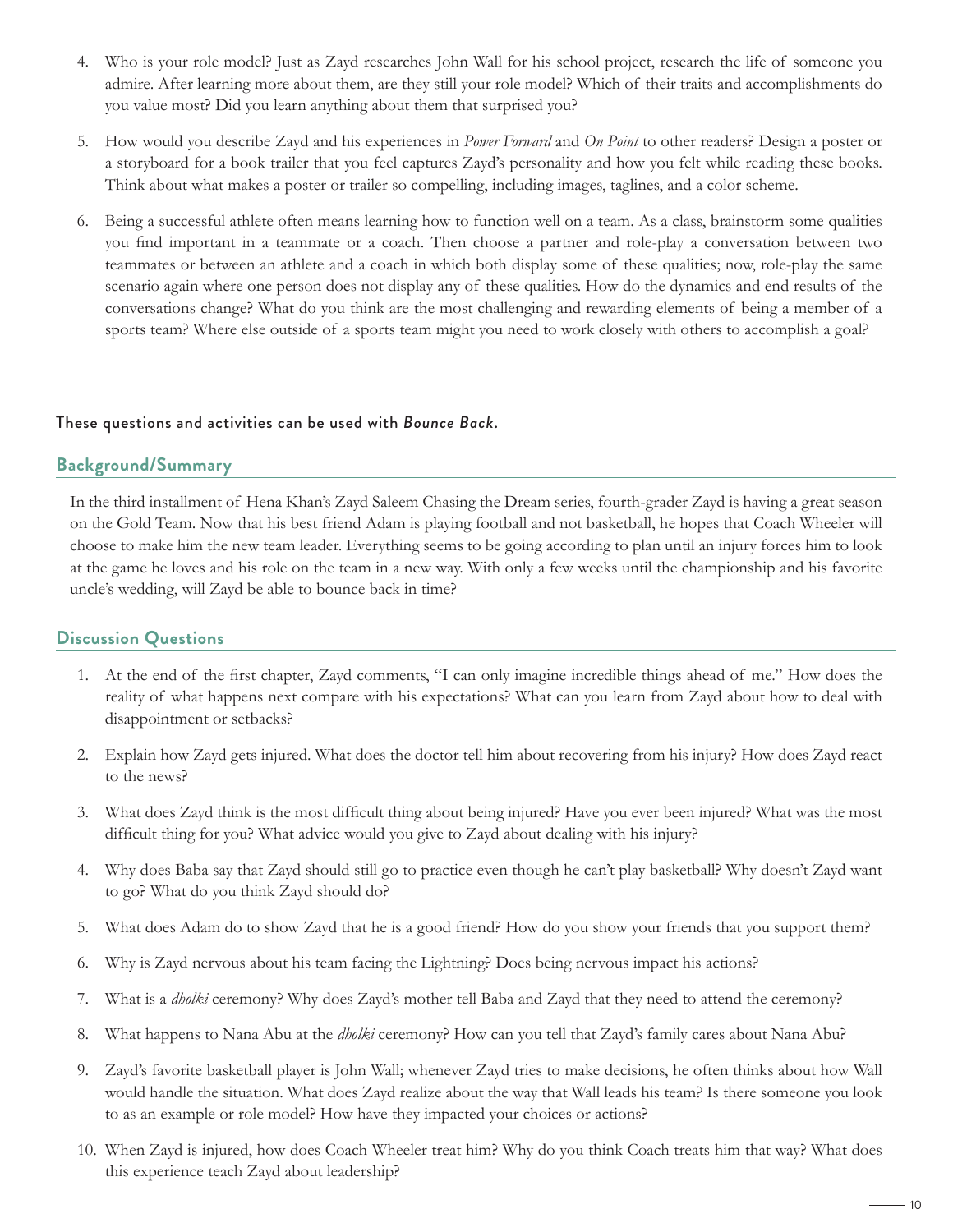- 11. What does Zayd notice about Sam? Why does he hesitate to give Sam feedback about how to improve his game? Are you comfortable giving your peers constructive criticism? Explain your answer.
- 12. What does Zayd realize about dancing and basketball as he's preparing for Uncle Mamoo's *mehndi*? Are you surprised by this realization?
- 13. How do Zara and Zayd trick Nana Abu into getting his exercise? Why do you think Nana Abu enjoys teaching his grandchildren about cricket? Have you ever taken the time to ask the older adults in your life about the activities they enjoyed when they were young? If so, what did you learn? If not, what do you think they might say?
- 14. Why is Zayd nervous about playing basketball after his injury? How does it impact the way he plays? Have you ever been afraid after an illness or injury? How did you overcome your fear?
- 15. How does Sam respond when Zayd finally gets up the courage to give him feedback on his game? How do you think you would have reacted if you were in Sam's place?
- 16. Why do you think Coach Wheeler compliments Zayd on his leadership skills even though he has been injured and hasn't been playing basketball? Explain how Zayd demonstrates leadership.
- 17. What advice does Nana Abu share with Zayd before the championship game? How does this advice relate to the challenges Zayd faces? How could you relate this advice to your own life?
- 18. If you've read the other books in this series, discuss the ways that Zayd changes in each book. What lessons has he learned? What lessons do you think he still needs to learn? If you haven't read the previous books, predict what lessons he might learn next.

- 1. In the first chapter, Zayd's family struggles to assemble a basketball hoop. Why do you think it can be difficult to understand a list of instructions? When do you think video instructions might be more helpful than written instructions? Why do you think that? Working alone or with a partner, prepare your own video tutorial teaching others to do something you know how to do particularly well. Write down the instructions, and then film each other demonstrating the steps.
- 2. *Bounce Back* includes descriptions of a Pakistani wedding. Research wedding traditions in Pakistan. What happens during the *mehndi* ceremony? What happens during the wedding ceremony? Find a Pakistani tradition that you think is especially interesting, and explain its significance and why you like it.
- 3. Part of Zayd's preparation for his uncle's wedding involves preparing a dance to perform for the bride and groom. Explore the phenomenon of Bollywood-style or desi-style dance; a good example is "Ballay Ballay Song" from the Pakistani movie *Bin Roye* or the video for "It's the Time to Disco." Try learning some of the moves before choreographing and performing a dance that would be similar to the one Zayd and his sister created for the wedding. Alternatively, make a playlist of songs that match these two styles and explain how you feel while listening to them. What kind of emotions do they evoke? Describe the rhythms and melodies.
- 4. After Nana Abu's heart attack, Zayd's family tries to get him to eat food that is good for his heart. Research the role diet plays in heart disease. What foods are good for your heart? What foods put a person at risk for heart disease? Name a few foods someone might substitute with others to improve their health.
- 5. Teams are made up of groups of people who play different roles. Zayd is a team leader, but being a leader is only one role that a person might play. Research the traits of effective teams and the roles that different team members might play. What do you think is your role in a team setting, or what would you like it to be? What are your strengths as a team member?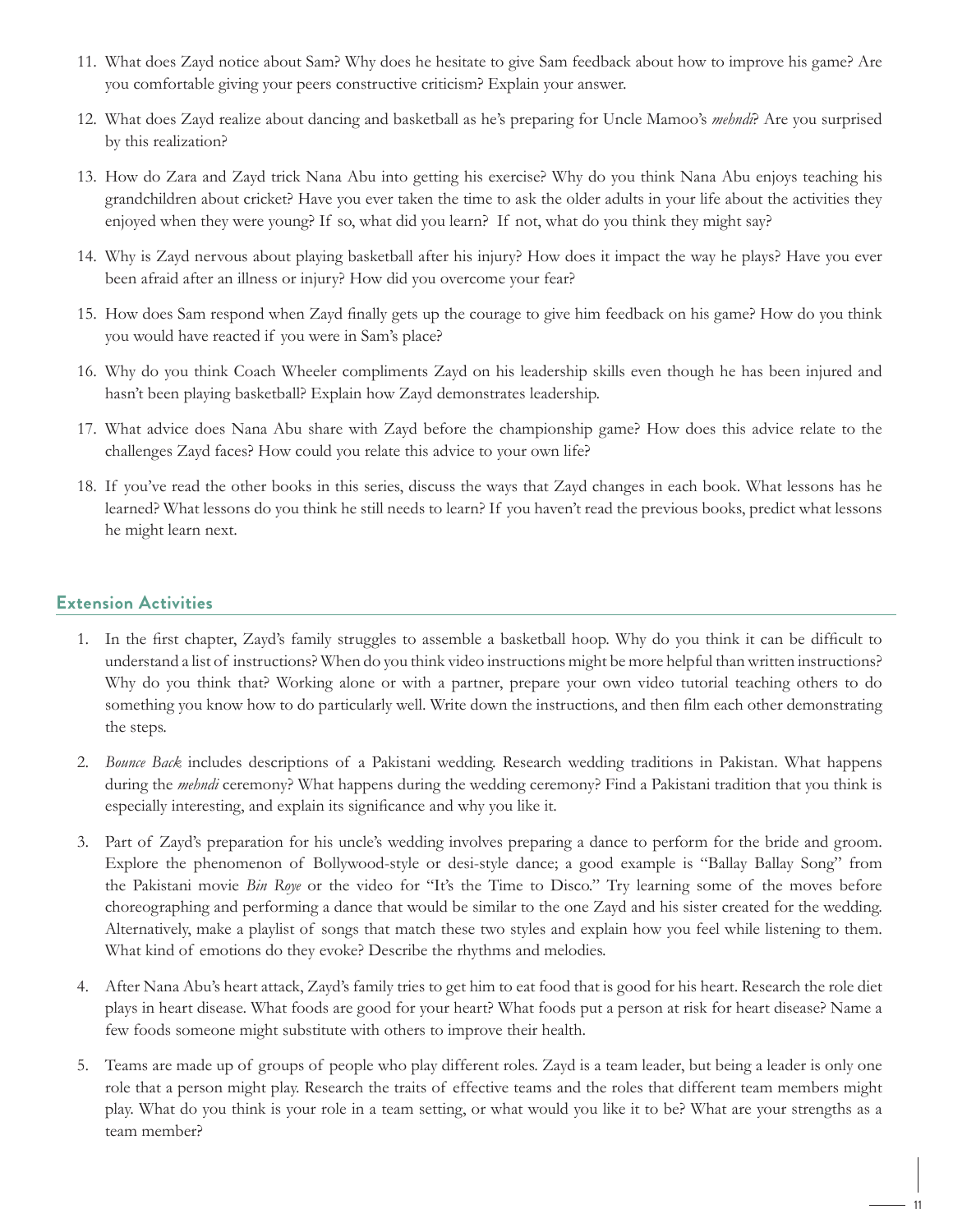## PRAISE FOR BOOKS BY **Hena Khan**



"A universal story of self-acceptance and the acceptance of others. A welcome addition to any middle grade collection." *—School Library Journal*

"Readers will cheer for Zayd and look forward to the next volume." *—Kirkus Reviews*





"A delightful follow-up from a writer who understands children, family, and culture." *—Kirkus Reviews*

"Zayd is a welcome character for young readers, who learns that one can be a team player even when facing personal challenges." *—Booklist*



#### **About the Author**

Hena Khan is the author of several books, including *Amina's Voice*; *Power Forward*; *On Point*; *Bounce Back*; *It's Ramadan*, *Curious George*; *Golden Domes and Silver Lanterns*; and *The Night of the Moon*. Her most recent middle grade novel, *More to the Story*, is a modern twist on the Louisa May Alcott classic *Little Women*. Hena lives in her hometown of Rockville, Maryland, with her husband and two sons. You can learn more about Hena by visiting her website at HenaKhan.com.

The Lexile measure reading levels have been certified by the Lexile developer, MetaMetrics®. These books have been officially leveled by using the F&P Text Level Gradient™ Leveling System.